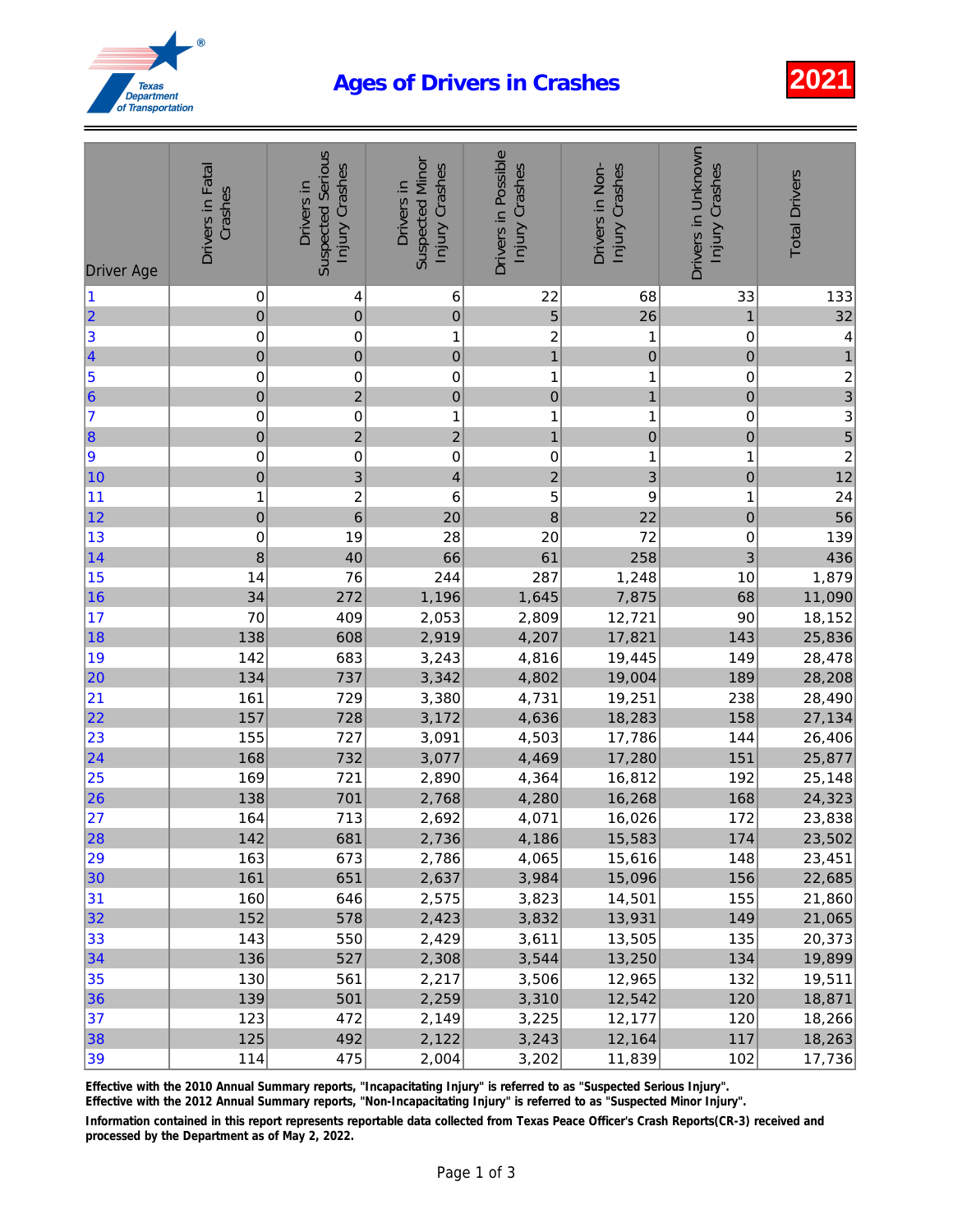## Ages of Drivers in Crashes 2021



| <b>Driver Age</b> | Drivers in Fatal<br>Crashes | <b>Suspected Serious</b><br>Injury Crashes<br>Drivers in | <b>Suspected Minor</b><br>Injury Crashes<br>Drivers in | Drivers in Possible<br>Injury Crashes | Drivers in Non-<br>Injury Crashes | Drivers in Unknown<br>Injury Crashes | <b>Total Drivers</b> |
|-------------------|-----------------------------|----------------------------------------------------------|--------------------------------------------------------|---------------------------------------|-----------------------------------|--------------------------------------|----------------------|
| 40                | 123                         | 479                                                      | 1,963                                                  | 3,088                                 | 11,453                            | 109                                  | 17,215               |
| 41                | 103                         | 480                                                      | 1,879                                                  | 2,918                                 | 10,932                            | 98                                   | 16,410               |
| 42                | 108                         | 451                                                      | 1,876                                                  | 2,837                                 | 10,447                            | 93                                   | 15,812               |
| 43                | 89                          | 437                                                      | 1,646                                                  | 2,657                                 | 9,829                             | 94                                   | 14,752               |
| 44                | 102                         | 403                                                      | 1,701                                                  | 2,661                                 | 9,625                             | 100                                  | 14,592               |
| 45                | 101                         | 359                                                      | 1,647                                                  | 2,560                                 | 9,367                             | 76                                   | 14,110               |
| 46                | 80                          | 391                                                      | 1,576                                                  | 2,500                                 | 9,057                             | 54                                   | 13,658               |
| 47                | 74                          | 340                                                      | 1,598                                                  | 2,546                                 | 9,015                             | 75                                   | 13,648               |
| 48                | 91                          | 341                                                      | 1,513                                                  | 2,441                                 | 8,702                             | 83                                   | 13,171               |
| 49                | 72                          | 386                                                      | 1,527                                                  | 2,337                                 | 8,813                             | 88                                   | 13,223               |
| 50                | 101                         | 368                                                      | 1,581                                                  | 2,434                                 | 9,088                             | 80                                   | 13,652               |
| $\vert$ 51        | 102                         | 338                                                      | 1,521                                                  | 2,295                                 | 8,405                             | 61                                   | 12,722               |
| 52                | 100                         | 374                                                      | 1,410                                                  | 2,198                                 | 7,957                             | 59                                   | 12,098               |
| 53                | 77                          | 316                                                      | 1,303                                                  | 2,128                                 | 7,607                             | 58                                   | 11,489               |
| 54                | 88                          | 346                                                      | 1,299                                                  | 2,065                                 | 7,265                             | 45                                   | 11,108               |
| 55                | 86                          | 327                                                      | 1,293                                                  | 2,080                                 | 7,233                             | 64                                   | 11,083               |
| 56                | 61                          | 323                                                      | 1,296                                                  | 2,124                                 | 7,441                             | 72                                   | 11,317               |
| 57                | 103                         | 295                                                      | 1,334                                                  | 2,078                                 | 7,152                             | 60                                   | 11,022               |
| 58                | 92                          | 333                                                      | 1,251                                                  | 1,967                                 | 7,008                             | 48                                   | 10,699               |
| 59                | 108                         | 306                                                      | 1,235                                                  | 1,900                                 | 6,802                             | 51                                   | 10,402               |
| 60                | 75                          | 292                                                      | 1,113                                                  | 1,873                                 | 6,497                             | 48                                   | 9,898                |
| 61                | 69                          | 271                                                      | 1,097                                                  | 1,764                                 | 6,362                             | 66                                   | 9,629                |
| 62                | 72                          | 240                                                      | 1,054                                                  | 1,632                                 | 5,943                             | 43                                   | 8,984                |
| 63                | 67                          | 241                                                      | 1,004                                                  | 1,530                                 | 5,443                             | 29                                   | 8,314                |
| 64                | 65                          | 242                                                      | 970                                                    | 1,544                                 | 5,154                             | 41                                   | 8,016                |
| 65                | 60                          | 225                                                      | 894                                                    | 1,401                                 | 4,772                             | 55                                   | 7,407                |
| 66                | 49                          | 173                                                      | 814                                                    | 1,202                                 | 4,380                             | 42                                   | 6,660                |
| 67                | 41                          | 173                                                      | 751                                                    | 1,191                                 | 4,122                             | 26                                   | 6,304                |
| 68                | 40                          | 178                                                      | 702                                                    | 1,128                                 | 3,787                             | 21                                   | 5,856                |
| 69                | 54                          | 125                                                      | 639                                                    | 936                                   | 3,522                             | 31                                   | 5,307                |
| 70                | 39                          | 146                                                      | 615                                                    | 920                                   | 3,165                             | 23                                   | 4,908                |
| 71                | 37                          | 132                                                      | 565                                                    | 847                                   | 2,886                             | 26                                   | 4,493                |
| 72                | 35                          | 129                                                      | 562                                                    | 776                                   | 2,738                             | 20                                   | 4,260                |
| 73                | 32                          | 113                                                      | 467                                                    | 771                                   | 2,604                             | 22                                   | 4,009                |
| 74                | 26                          | 88                                                       | 476                                                    | 731                                   | 2,528                             | 15                                   | 3,864                |
| 75                | 27                          | 74                                                       | 393                                                    | 583                                   | 1,928                             | 14                                   | 3,019                |
| 76                | 30                          | 68                                                       | 372                                                    | 515                                   | 1,819                             | 11                                   | 2,815                |
| 77                | 20                          | 73                                                       | 296                                                    | 470                                   | 1,637                             | 6                                    | 2,502                |
| 78                | 23                          | 70                                                       | 326                                                    | 435                                   | 1,596                             | 13                                   | 2,463                |

Effective with the 2010 Annual Summary reports, "Incapacitating Injury" is referred to as "Suspected Serious Injury".

Effective with the 2012 Annual Summary reports, "Non-Incapacitating Injury" is referred to as "Suspected Minor Injury".

Information contained in this report represents reportable data collected from Texas Peace Officer's Crash Reports(CR-3) received and processed by the Department as of May 2, 2022.